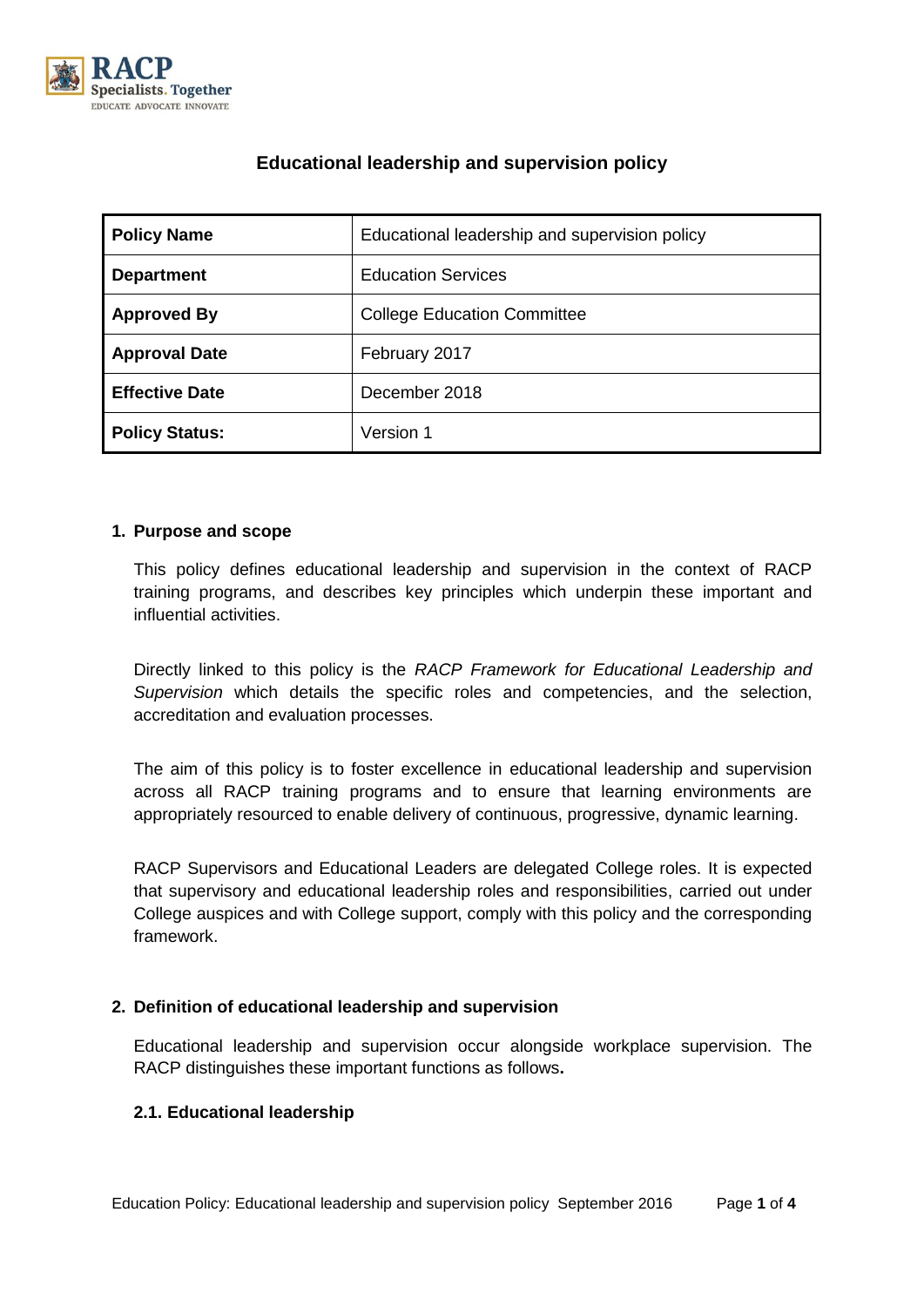

Educational leadership is the provision of oversight for the delivery of RACP training programs, including the planning, implementation, management and advocacy for resources, in accordance with College policies and requirements. Educational leadership aims to ensure delivery of a high quality training experience and facilitate the achievement of training program objectives.

RACP educational leadership roles include but are not limited to Network Directors of Training, Regional Program Directors, Training Program Directors, and Deputy Training Program Directors.

# **2.2. Educational supervision**

Educational supervision is the provision of oversight, including guidance, assessment, feedback and support in the context of each trainee's educational experience. Educational supervision aims to enable the trainee to progress towards successful completion of the training program and deliver safe, appropriate and high quality medical care.

RACP education supervisory roles include but are not limited to Educational Supervisors, Rotational Supervisors, Assistant Supervisors, and Advanced Training Supervisors.

# **3. Principles of educational leadership and supervision**

The following principles underpin educational leadership and supervision in RACP training programs.

# **3.1. Quality and safety**

Safe and effective patient care is essential during supervision interactions with trainees, ensuring the health, wellbeing and safety of both patients and trainees at all times.

Ongoing evaluation and quality improvement activities are important in the delivery of a high quality training experience.

# **3.2. Learning environment and culture**

An effective learning environment is safe, supportive and recognises the importance of culture and equality, ethics and professionalism.

# **3.3. Teaching and facilitating learning**

Trainee learning is best facilitated through a wide variety of work-based learning opportunities aligned to identified learning outcomes, educational techniques and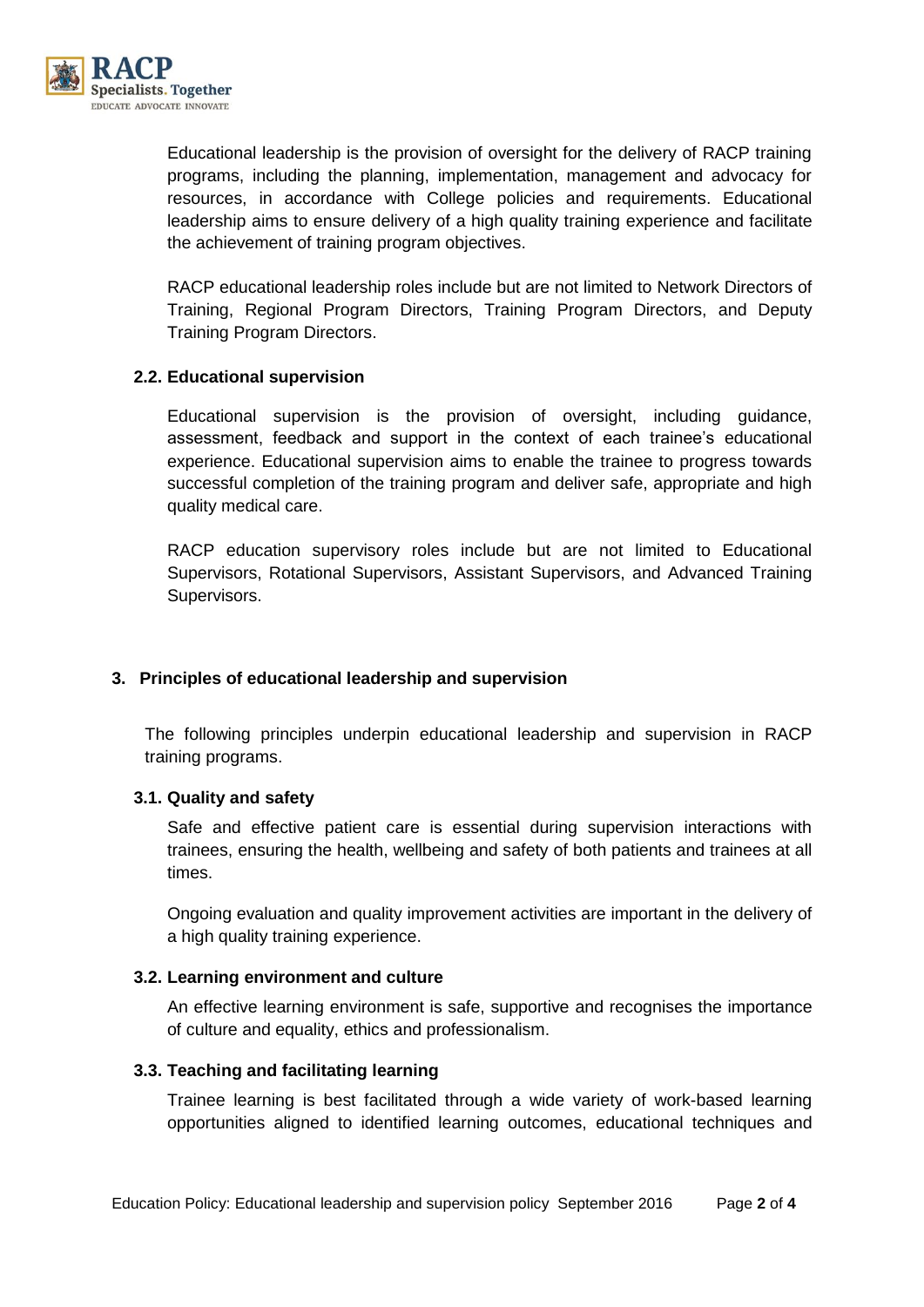

tools, research opportunities (where relevant), timely and constructive feedback and self-reflection.

Learning is enhanced through active monitoring of progress towards achievement of identified goals, targeted support, and evidence based assessment and reporting.

Reflections on teaching and learning approaches are valuable in informing quality improvement activities.

# **3.4. Educational leadership and management**

Effective planning and management of the training program and active support for the implementation of College change initiatives is critical to maintaining a high quality training experience.

Modelling of exemplary professional behaviours by those involved in educational leadership and supervision enables delivery of a high quality training experience.

#### **4. RACP Framework for Educational Leadership and Supervision**

Directly linked to this policy is the *RACP Framework for Educational Leadership and Supervision* which details:

- the different roles involved in educational leadership and supervision and their responsibilities
- the particular knowledge, skills and competencies required by those involved in educational leadership and supervision
- how educational leaders and supervisors will be selected, appointed and accredited
- how educational leader and supervisor effectiveness will be evaluated.

# **5. Resourcing for quality educational leadership and supervision**

Adequate resourcing is fundamental to enabling educational leaders and supervisors to provide effective supervision and a high quality training experience. Accredited Training Networks and Training Settings must demonstrate that they meet the standards for supervisor support as set out in the RACP accreditation standards for training settings*.*

#### **6. Monitoring and evaluation**

The RACP will actively monitor and evaluate the effectiveness of RACP educational leadership and supervision to inform existing and new initiatives aimed at improving educational leadership and supervision.